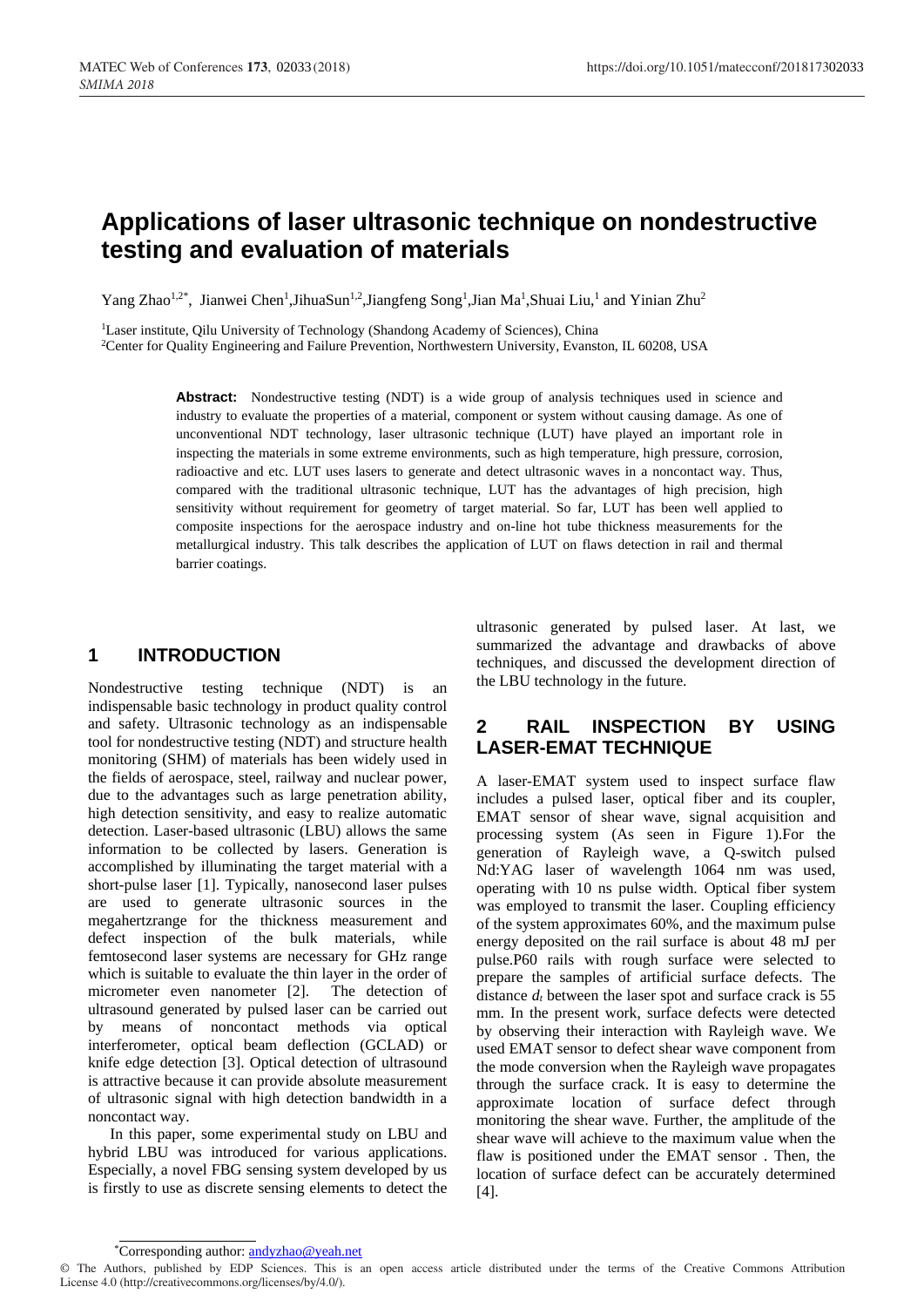

**Figure 1:** Schematic diagram of Laser-EMAT system used to detect flaw in Rail

Figure 2 illustrates an original A-scan waveform received by the EMAT sensor, which shows time interval approximates 18.15s for receiving the shear wave. Then, the distance of d=54.45 mm was obtained based on Eq. (1), which leads to the relative error of inspection is about 1 % calculated by Eq. (2).

$$
d = c_R \times \Delta t
$$
 (1)  
error = 
$$
\frac{d - d_t}{d_t}\%
$$
 (2)

where *d* is the distance between laser spot and EMAT receiver,  $c_R$  is the velocity of Rayleigh wave, and  $\Delta t$  is the flight time of Rayleigh wave. In this work,  $c_R$  is about 3000 m/s.



**Figure 2:** Shear wave from the surface crack due to wavemode conversion

### **3 FLAW DETECTION BY USING LASER-FBG SENSING SYSTEM**

An all-fiber adaptive FBG sensing demodulation system that is developed to detect the ultrasonic signal (as seen in Figure 3). The central wavelengths of the tunable DFB semiconductor laser and FBG are 1545.35 nm and 1550.36 nm, respectively. Optical output power of the semiconductor lasers is around 150 mW  $\left(\sim 13.19 \text{ dBm}\right)$ at 25℃. The PID controller is continuously employed to control the wavelength of tunable DFB semiconductor laser and to keep it to be locked to the middle-reflection wavelength of the FBG. Then, the same pulsed laser and FBG sensing system was combined to inspect the artificial surface crack with dimension of 50 mm  $\times$  1 mm  $\times$  1 mm on the aluminum plate (as seen in figure 9). The water film was covered at the location of laser beam on the surface of aluminum plate so that the energy of Rayleigh wave generated by laser can be increased as much as possible.



**Figure 3:** Schematic diagram of hybrid laser ultrasonic testing the surface defect

Next, an aluminum plate that contains an artificial surface crack was detected by the proposed method above. The distance between the crack tip and FBG sensor is about 25 mm. The crack was located by time flight method of the diffraction wave from the Rayleigh wave to meet the crack. Both of the Rayleigh signals with surface crack and without any defect detected by FBG sensor are shown in Figure 4. Thus, the time that receives the diffracted wave by FBG sensor is about  $18.5$  s. When the velocity of Rayleigh wave in aluminum is 2940 m/s, the distance between the crack tip and FBG sensor is 27 mm which is calculated by Equation (1). The relative error between the ultrasonic testing value and the real one approximates 8%.



**Figure 4:** Ultrasonic testing signals (bottom) from the artificial surface crack in the aluminum plate (top)

#### **4 NDT OF TGO BY LASER ULTRASONIC**

A schematic of the experimental setup used for TF measurements of TBC is shown in Figure. 5. A Qswitched Nd:YAG laser with wavelength of 1064nm and pulse duration of 10 ns was used to generate longitudinal wave in TBC, and the ultrasonic signals were detected by the AIR-1550-TWM interferometer. The laser beam was focused on the TBC specimen using the lens with focal length of 50 mm. Experiments were carried out with applying energy up to 50 mJ per pulse. To ensure the repeatability of the ultrasonic wave received by the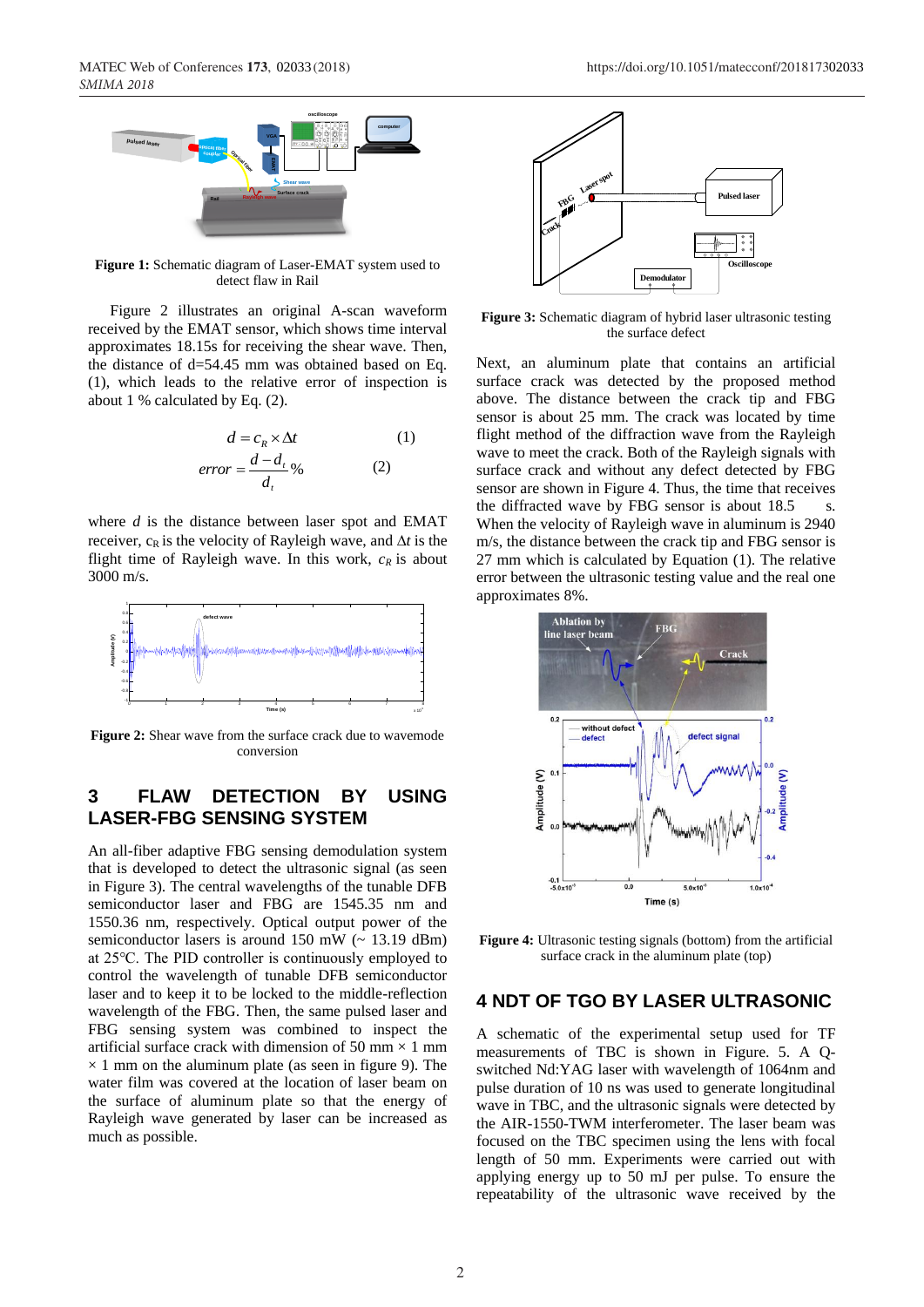interferometer, the location of laser probe was automatic adjustment accurately through combining the step controller with computer. The energy of laser was adjustable so that ultrasonic generation not only occurred in the thermoelastic regime but also had the energy large enough. A TDS5400 digital oscilloscope was employed to record the output signals from the photodetector after averaging over 32 acquisitions in order to reduce random noise.



**Figure 5:** Experimental setup for laser generation and detection of ultrasonic wave

Typical time domain signals of TBC before oxidation and GH3030 substrate are shown in Figure. 6. It can be clearly observed echoes from the front and back surfaces of the coating overlapped for TBC compared with that of substrate.



**Figure 6:** Ultrasonic transmission signals of TBC and substrate

Then, wavelet denoising method was applied to the signal of TBC before and after oxidation respectively (As seen in Figure 7).



**Figure 7:** Comparison of Ultrasonic signals after WSTM: (a) before oxidation; (b) after oxidation.

Next, experimental transfer functions of TBC before and after oxidation are obtained, and meanwhile the theoretical ones were given based on the method *in Reference* [5] (As seen in Figure 8). The experimental transfer functions of TBC before oxidation distinguishes from that of TBC after oxidation. Especially, the amplitude of  $H(f)$  in the high frequency range decrease for the TBC after oxidation, which imply that the attenuation corresponding to the frequency increase as the operating time of oxidation. Moreover, the experimental results are basically in accord with the theoretical ones, which show the TGO exist in the TBC after oxidation. To prove this assumption, the section images of the specimens inspected by laser ultrasonic above were obtained by the SEM. Then, TGO with thickness of about  $4 \mu m$  was found in Figure 9.